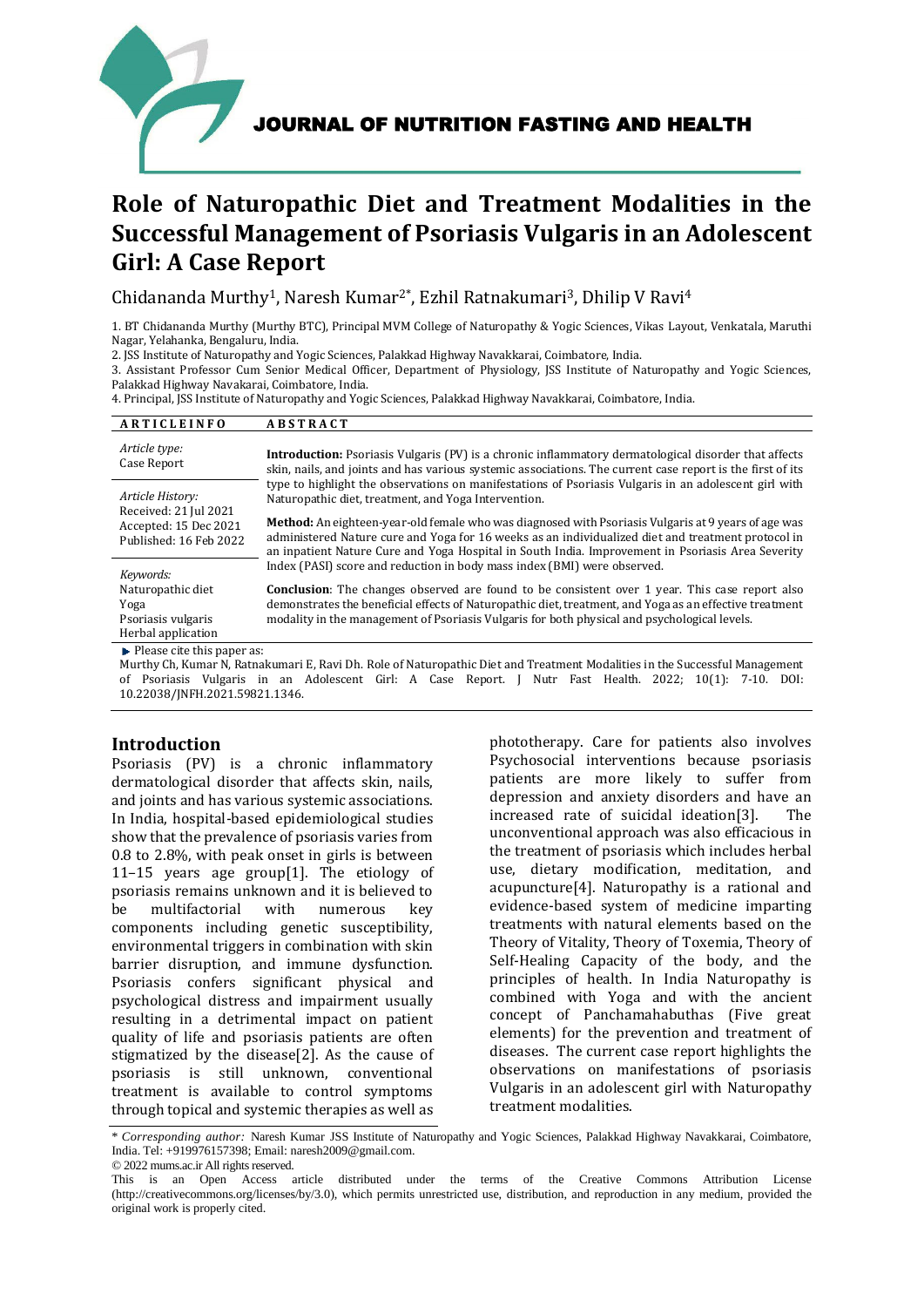#### *Case Presentation*

An eighteen-year-old girl was admitted to a Nature Cure Hospital in South India, with Psoriasis Vulgaris with onset at 9 years of age. She presented with complaints of itching and scaling of chronic plaque-type patches on her scalp, neck, hip, and both thighs. The dermatological examination showed that it is Psoriasis Vulgaris (PV) with no family history of psoriasis. She has been managing her condition with the Indian system of Medicines (Siddha) till one year after onset and later with Homeopathy medicines for 4 years from 13 years to 17 years of age, with temporary relief with those medications.

## *Clinical Findings*

A detailed case history was taken when she was admitted to the hospital. On initial examination, the resting blood pressure was 110/ 70 mm Hg, the pulse rate was 72 beats per minute, height

**Table 1.** Timeline of events

158 cm, body weight 78.5 kgs, and body mass index (BMI) was calculated to be  $31.4 \text{ kg/m}^2$ . Weight for Age Percentiles is 93.94 and z score is 1.55 which is considered as overweight. On physical examination, plaque-type patches with scaling were observed on the scalp, neck, hip, and both thighs. Since the patient had already been diagnosed with psoriasis, on initial assessment the diagnosis of psoriasis is primarily clinical. The hallmark of classic plaque psoriasis is welldemarcated, symmetric, and erythematous plaques with overlying silvery scales. The severity of psoriasis was assessed using the PASI (Psoriasis Area Severity Index) score which is recommended for the scientific evaluation of the severity of plaque psoriasis[5]. PASI scores were obtained during the day of admission (day 1) and the day of discharge (at the end of 16 weeks of treatment) and follow-up was done at 6th month and 1-year post intervention Table-1.

| Date       | Day of the event            | Assessment   | <b>General observation</b> |              |            |
|------------|-----------------------------|--------------|----------------------------|--------------|------------|
|            |                             | (PASI) score | Blood pressure (mm. Hg)    | Weight (Kgs) | <b>BMI</b> |
| 08/11/2016 | Before treatment            | 33           | 110/70                     | 78.5         | 31.4       |
| 08/03/2017 | After 16 weeks of treatment | 3.2          | 110/70                     | 63.5         | 25.4       |
| 08/09/2017 | Follow-up after 6 months    | 1.6          | 108/66                     | 60           | 24.03      |
| 08/03/2018 | Follow-up after 1 year      | 0.8          | 110/68                     | 65           | 26.04      |

**Table 2.** Details of Naturopathy and Yoga intervention: **Intervention Frequency** Diet Intake of fresh fruit juice/ vegetable juice/ buttermilk/ plantain pith juice/ tender coconut water (300 ml/ serve) Twice/ day (Breakfast & Dinner) Intake of Mixed fruits (1 bowl 250 gms) of and raw vegetable salad (100 gms) Once/ day (Dinner) Vegetarian meal high in fiber (Vegetables & Millet based diet) Once/ day (Lunch) Hydrotherapy Mud therapy: 1. Mud application to whole body 2. Mud pack application to abdomen and eyes Once/ 3 days Daily Hydrotherapy: 1. Cold hip bath 2. Steam bath 3. Colon hydrotherapy Daily Once/ 3 days Once/ 3 days Heliotherapy: 1. Plantain leaf bath Once/ 4 days Herbal therapy: 1. Fresh neem leaves, aloevera and turmeric paste application over the plaques<br>2. Drained water of boiled brown rice and turmeric application 2. Drained water of boiled brown rice and turmeric application 3. Poppy seeds and turmeric application 4. Coconut oil application Once/ 3 days Once/ 3 days Once/ 3 days Alternate days for initial 4 weeks Yog aYogic cleansing procedures: 1. Vaman dhauti 2. Yoga practices including Asanas, Meditation and Pranayama Twice/ week Six days/ week (Regularly practiced after the intervention duration)

#### *Therapeutic Focus*

Following a detailed history, initial counseling, and signed informed consent, naturopathy treatments were planned for 4 months initially. As per Naturopathic understanding the root cause of psoriasis, upon disturbance in the homeostasis of the body, due to improper

elimination of toxins leading to its accumulation leading to disturbance in the functioning of the immune system which is expressed as skin lesions and other manifestations. Hence, the holistic therapeutic focus is to detoxify the body and improve the functioning of the alimentary system, and also to improve the body-mind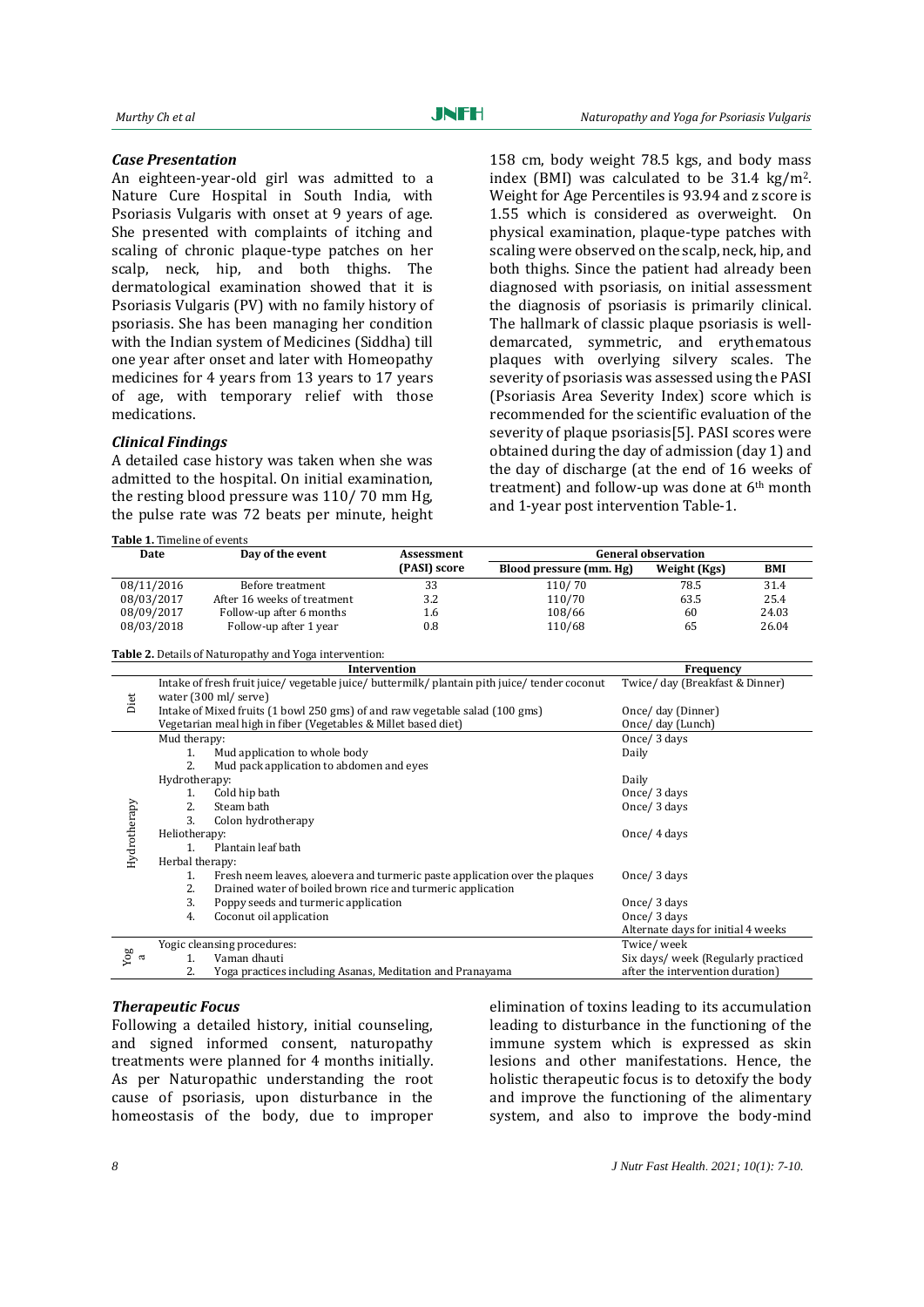stability through Yoga. Treatments were administered for 16 weeks which comprised of Naturopathic diet – juice fasting, intermittent fasting, fruit diet, followed by boiled vegetarian diet; mud therapy; hydrotherapy; heliotherapy; topical herbal applications and Yogic cleansing procedure which is presented in Table-2. She was advised to follow the satvik diet (soothing diet) consisting of boiled vegetables, fruits, and millet-based food, and strictly advised to avoid junk and fried food, to limit the consumption of non-vegetarian diet to monthly once if needed, topical herbal application.

### **Results**

During the process of treatment the clinically visible skin lesions were reducing and the patient reported a better quality of life. After 16 weeks of treatment, we observed a reduction in the severity of plaques and a reduction in PASI score from 33 at the beginning to 3.2 at the end of the intervention. During the follow-up visits, the PASI score was 1.6 and 0.8 at 6th month and 12th month respectively post-intervention. There was also a reduction in dryness and redness of the skin and fading off of the psoriatic patches. Other changes observed were a 15 kgs reduction in weight and BMI reduced to 25.4 kg/m2 from 31.4 kg/m2. The changes observed are persistent over four years. During discharge, the patient was advised to continue with a vegetarian diet (approx. 1200-1500 Kcal/day) and practice Yoga (1 hour/ day), coconut oil application thrice a week. The patient reported having good compliance with the follow-up advice. The patient visited for follow-up at 6th and 12th months and assessment was done using PASI score (Table 1).

### **Discussion**

The present case is an eighteen-year-old girl, presented with symptoms of Psoriasis Vulgaris at 9 years of age. As indicated in many studies she had the appearance of psoriatic lesions during the early year of puberty, which can be related to the hormonal changes which occur at puberty, which might have triggered or worsened her condition[6]. The treatment was planned at addressing several factors observed in Psoriasis Vulgaris patients like incomplete protein digestion, bowel toxemia, excessive consumption of animal fats, which are considered to be morbid matter in Naturopathy, and impaired liver function, bile deficiency, nutritional deficiencies

and stress, which may be due to lack of vitality[7]. A low-fiber diet is associated with an increase in levels of gut-derived toxins like cyclic guanosine monophosphate (GMP) within skin cells, thereby increasing the rate of proliferation of skin cells dramatically[8]. Polyamines are shown to be higher in psoriatic individuals due to incomplete protein digestion or poor intestinal absorption of protein breakdown products [9]. Fasting encourages effective detoxification by the autophagy mechanism is adequately studied. The significant improvement in the patient's condition may have occurred due to decreased levels of gut-derived toxins and polyamines, which can be attributed to the prescribed low protein diet, raw diet intake, and light vegetarian gluten-free diet. Intake of non-vegetarian diet which is the source of Arachidonic acid is restricted to reduce the production of inflammatory leukotrienes from arachidonic acid which is many times greater than normal in the skin of psoriatic individuals. Steam bath<sup>s</sup> can act as detoxification therapy causing increased oxidation and destruction of nitrogen-containing wastes and toxins and eliminating them through the skin. Colon hydrotherapy aids in the detoxification function of the liver by removing large quantities of decomposing stuff and toxins from the intestine. A cold hip bath with friction is one of the best of all measures for the relief of constipation and to strengthen the smooth muscles of the abdominal and pelvic organs. All these above-mentioned physiological effects of hydrotherapy treatments may have brought about significant changes in the patient's condition. Along with diet and hydrotherapy, topical herbal and mud applications are known to modulate autoimmune mechanisms by reducing stress markers. Mud therapy decreases pro-inflammatory factors like interleukin I, TNFα, and radical-mediated per oxidations like myeloperoxidase and glutathione peroxidase[10]. Plantain leaf bath is regarded as one of the detoxification processes by inducing profuse sweating. We observed that starch fortified turmeric baths produced a significant reduction in skin lesions, by acting as an antiinflammatory agent[11]. Aloe vera application may exert anti-inflammatory actions by blocking the generation of inflammatory mediators and reducing neutrophil infiltration. Neem application has a role of free radical scavenging properties due to rich source of antioxidants,